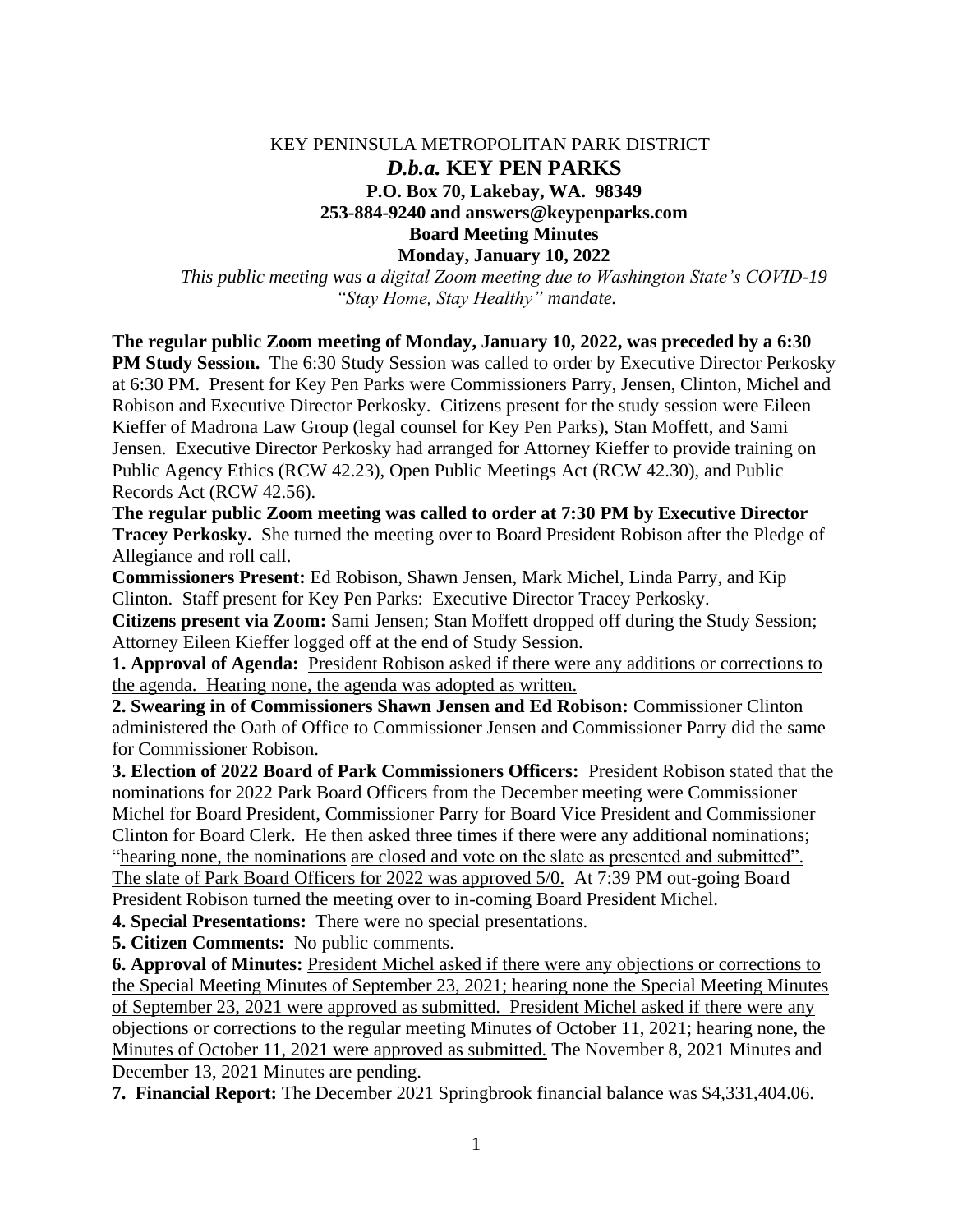The December 2021 Zoo/Trek deposit was \$22,568.16. Total Zoo/Trek collections to date were \$245,024.99. The December 2021 Real and Personal Property Tax deposit was \$11,086.24. 2021 Real and Personal Property Tax collections to date were \$1,434,496.76. Springbrook Expenditures for December 2021 were \$88,920.07. Commissioner Robison asked if there was an increase in Fund balance over the past year. Executive Director Perkosky replied there may be a difference because Pierce Co. had not yet finished their year-end paperwork; she expects a Fund balance of approximately \$4,300,000.00, largely due to no capital projects occurring in 2021. President Michel asked if there were any objections or corrections to the financial report; hearing none, the financial report was approved as submitted.

**8. Executive Director's Report:** Executive Director Perkosky said the Winter Solstice event at 360 Trails was cancelled due to high winds and then came the snow; she gave credit to the Maintenance Team, Eddie Vannausdle, Nik Carson, José Reyes, Susan Wood, and Ian Downen, for keeping Gateway Park open most days during the snow. Volunteer Park was closed due to the icy condition of the parking lots. Though the volunteer work parties were shortened by COVID and weather events in 2021, there was wonderful citizen volunteer response given the circumstances; there were 107 unique volunteers who provided 514.5 total volunteer hours in 2021. Maintenance staff has been catching up with trail brushing and other maintenance projects, some deferred over the short-term and others longer. Events Coordinator Grandt has been working hard on 2022 events; she has created a great promo video on the Park District website and has already had response regarding the Makers Market. She will attend the 2022 March Board meeting to give a presentation about planned 2022 events. Executive Director Perkosky reported that Key Pen Parks' three-year audit by the State Auditor's Office has concluded; it required intense work on behalf of Fiscal Specialist Armstrong throughout December. The Executive Director and Fiscal Specialist will present the State Auditor's findings at a future Park Board meeting. Executive Director Perkosky said she was contacted by a citizen about illegal logging in January 2022 on 150<sup>th</sup> Ave. NW adjacent to, and possibly intruding into, the Rocky Creek Conservation Area. She walked the area with a Pierce Co. representative and discovered some timber had been cut within the Rocky Creek Conservation Area; the problem was turned over to Pierce County Code Compliance/Enforcement. Even more recently, an abandoned car was torched in the Rocky Creek Conservation Area's parking area; the fire was put out by Fire District 16 crews. Executive Director Perkosky has reported it to the Pierce Co. Sheriff's Department; they will haul it away. Similarly, a neighbor has reported a vehicle with no license plates near the old 360 Trails entrance off Pole Line Road/144<sup>th</sup> St. NW. It was reported to the Sheriff as an abandoned vehicle since it was on the right-of-way and not on park property. The vehicle was gone the following day.

## **9. Board Committee and Advisory Council Reports:**

- **a) Land and Improvement Committee (Commissioner Robison):** Commissioner Robison had no report.
- **b) Key Peninsula Parks and Recreation Foundation Report (Commissioner Michel):** Commissioner Michel reported that Foundation Board Members Bob Green and Susan Quigley spoke with the Greater Gig Harbor Foundation about getting under their financial umbrella.
- **c) Trails Committee (Commissioner Michel):** Commissioner Michel said BuDu will have their last mountain bike race for the fall/winter 2021—spring 2022 season on April 10, 2022 at Gateway Park/360 Trails, and the Washington State Student League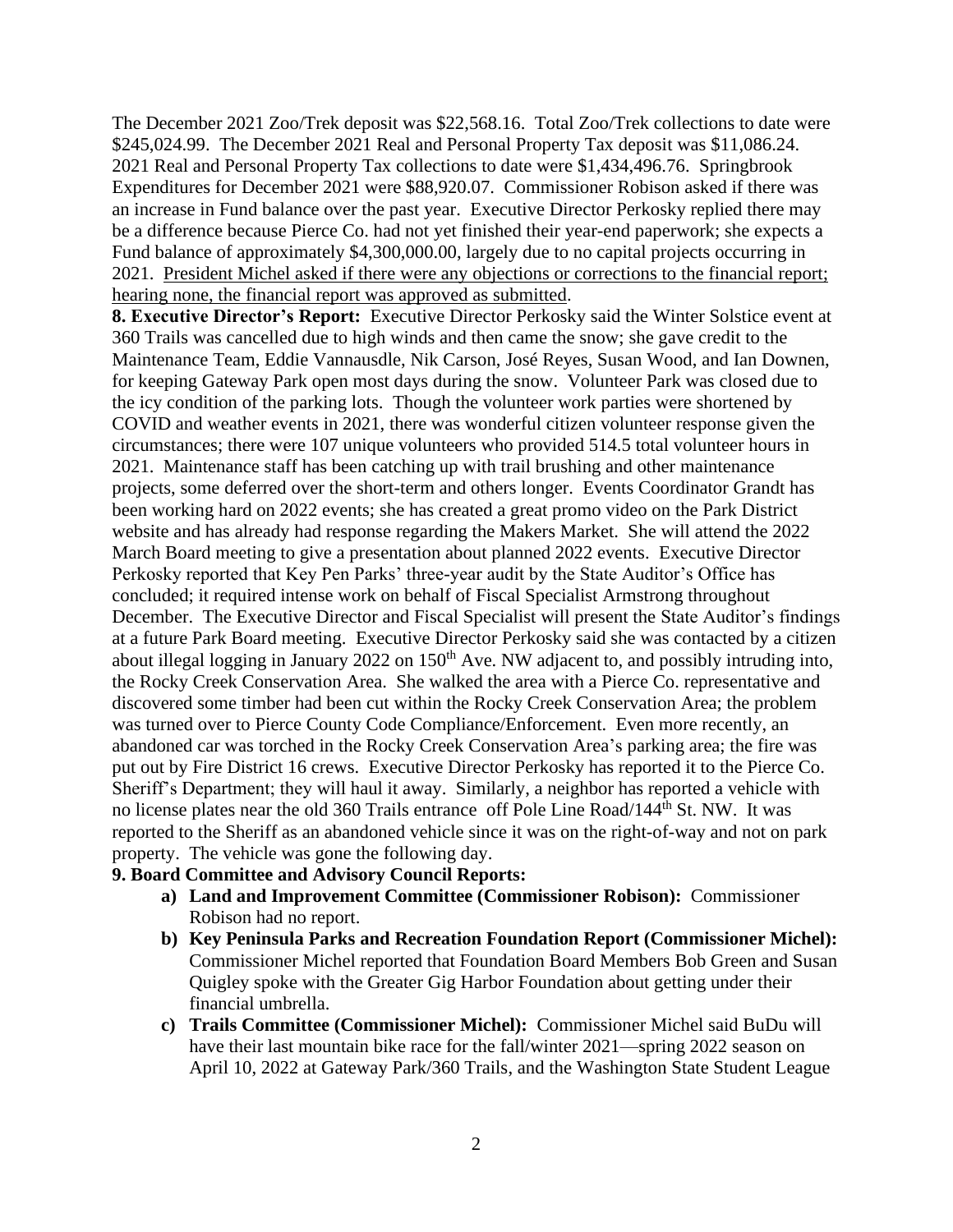will have their first 2022 race at the same location on April 23  $\&$  24. He said the Key Pen Parks' Winter Solstice Ride/Walk/Run was cancelled.

**10. President's Report:** President Michel thanked Commissioners Robison and Jensen for the great job they both did in 2021 as Key Pen Parks President and Vice President. He said he's "looking forward to seeing how the agency and things move forward now that Executive Director Perkosky has gotten her feet on the ground".

## **11. Unfinished Business:**

**a) Letter of Support for Swim Safe Gig Harbor and their effort for an aquatic study for a new facility**: Commissioner Jensen moved that "we authorize President Michel to sign and send a Letter of Support; Commissioner Parry seconded the motion. Commissioner Robison said Key Pen Parks should make it clear that Key Pen Parks is not providing any financial assistance toward the facility or any other form of support except moral support; discussion followed. The Board word-smithed the Letter-of-Support to clarify Key Pen Parks' intention that support for the project is limited to moral support. Commissioner Robison moved to "amend the original motion to approve the revised Letter of Support to Safe Swim of Gig Harbor and to Pen Met Parks"; Commissioner Jensen seconded the motion. The motion passed 5/0.

## **12. New Business:**

- **a) Update on Rocky Creek Lease Extension and approval of "month to month" letter while final lease negotiations are going on:** Executive Director Perkosky reported that the new lease will probably be an "access agreement" and Pierce Co. requested that the current lease be extended on a month-to-month basis until the terms of the Access Agreement can be worked out. Commissioner Robison asked about the reason for the change from a lease to an access agreement and what the new terms will be. Executive Director Perkosky said, to her knowledge, nothing will change, even the rent will remain the same; Pierce Co. is transitioning all of its leases to "access agreements". Commissioners Parry and Robison requested Executive Director Perkosky ask for a twenty (20) year lease term. Commissioner Parry moved "we authorize Executive Director Perkosky to agree to the month-to-month lease until we get a final lease; Commissioner Jensen seconded the motion. The motion passed 5/0.
- **b) Creation and Approval of Legislative Priorities:** The priority topics for the 2022 virtual Parks & Great Outdoors Legislative Day (sponsored by WPRA and the Washington Wildlife Coalition) were refined. Executive Director Perkosky recommended Key Pen Parks express appreciation to the legislature for past projects completed through State grants (such as: Taylor Bay, Cramer/McCracken, Gateway Park Phases 1-3 including the Splash Pad, and the Maple Hollow beach access upgrade) and ask for legislative support for a study and State action for a turn lane at Gateway Park. She said that WPRA's 2022 legislative goal is to pass a "Local Options Bill" creating opportunity for local jurisdiction park support through a voter approved sales tax increase; it would be similar, but not the same, as the current 0.1% Zoo/Trek Sales Tax approved by Pierce County residents some years ago. There was discussion about whether the "Local Options Bill" would be cumulative in Pierce Co. or whether Zoo/Trek would preclude it from applying to Pierce Co. Consensus was to take no stand on the "Local Options Bill" and instead have the Executive Director and the attending Commissioners (Commissioners Jensen and Parry) focus specifically on Key Pen Parks' priorities as enumerated by the Executive Director, thank our